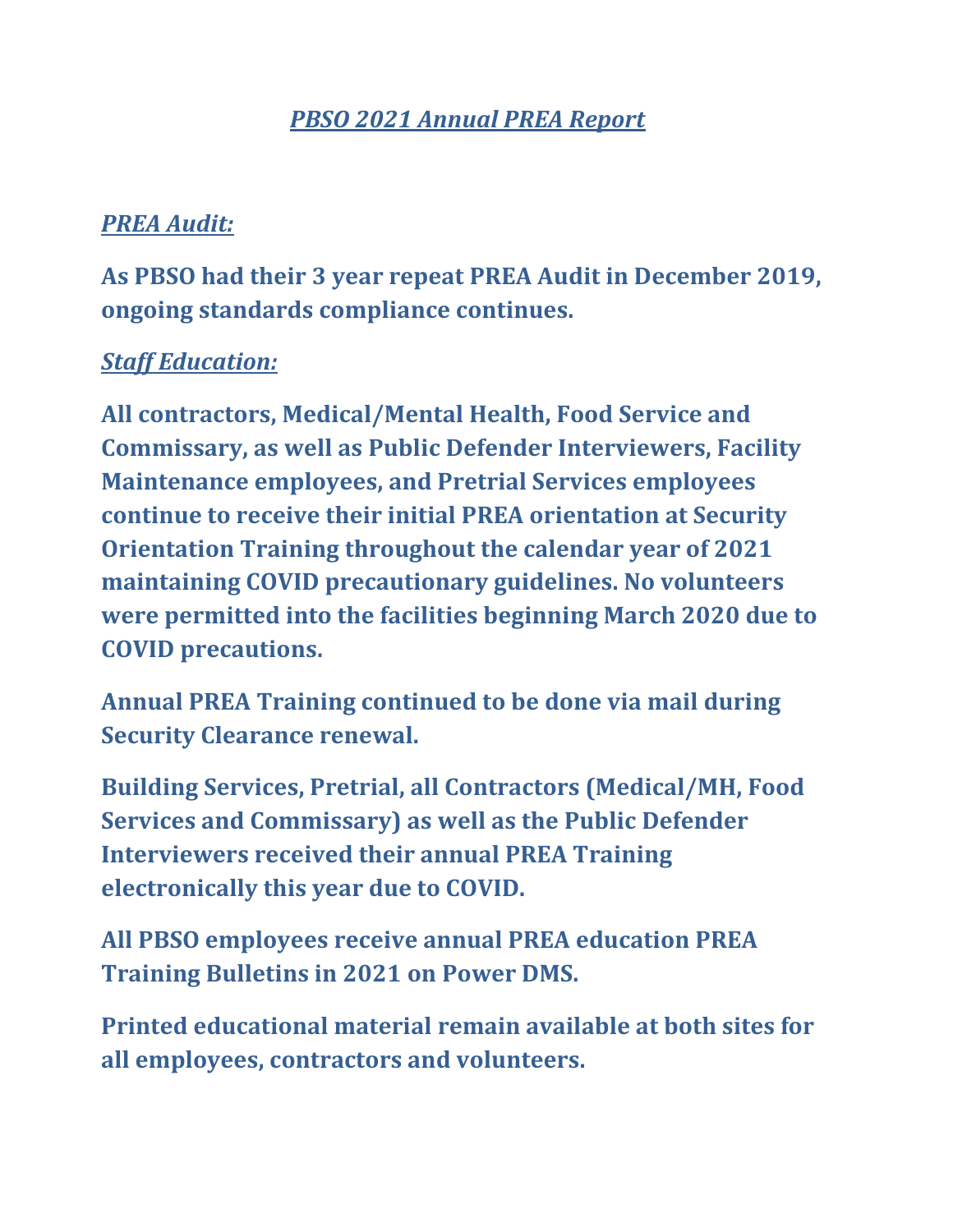**PBSO COP 934.00 (Sexual Offenders and Victims) and COP 920.01 (Transgender Housing) were reviewed in the Command Staff Annual Review Process with no changes recommended at this time.**

# *Inmate Education:*

**Initial education for inmates concerning sexual safety continues to be provided during intake in printed form. It is also available on the Inmate Kiosk System (Inmate Handbook).**

**The Inmate Orientation video continues to be played daily at both sites, as does the PREA DVD for inmates from the PREA Resource Center.**

**Posters listing the methods of reporting alleged sexual assaults or harassment are posted in all inmate housing areas and are replaced as soon as they become worn of damaged.**

**All inmate education is maintained in English, Spanish and Creole.**

**The Language Line is available for translation beyond these three languages as needed.**

**All After Incident Review Meetings since March of 2020 have been conducted via virtual ZOOM Meetings, as part of compliance with COVID precautions.**

### *Progress:*

**MDC continues their camera project for better surveillance throughout the jail.**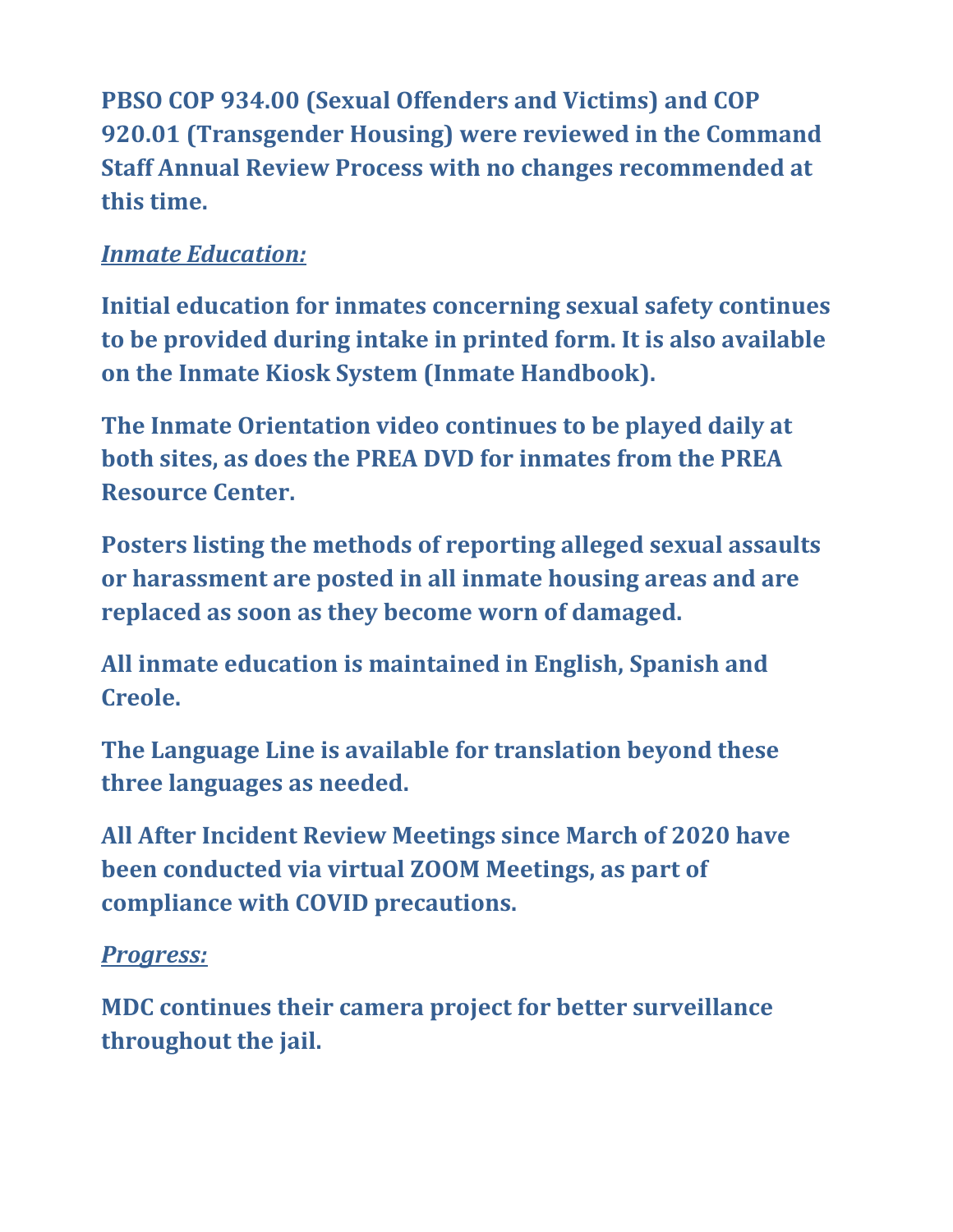**PREA Knock and Announce placards that are maintained at the entrance of each dorm are being replaced as soon as they are worn or damaged.**

**Signage is viewed during all monthly inspections. Needs and upkeep are reported. Damaged signage is replaced as soon as possible.** 

**The Memorandum of Understanding (MOU) with Victim Services for Victim Advocacy and examinations in the emergency room for sexual assault complaints continues to be in effect.**

**COVID precautions have not impacted PBSO's ability to monitor, report, respond to, investigate and provided appropriate medical and mental health treatment for all PREA related complaints in 2021.**

**Privacy film remains on cell doors in areas such as Intake, Infirmaries, and court holding cells to enhance inmate privacy.** 

**PREA Orientation Power Point is updated and continues to be shown in the Security Orientation Class.**

**Partitions remain in the bathroom areas at West Detention Center.** 

**Main Detention Center's East Tower is closed for renovation.** 

**Statistics:**

**Cumulative PREA statistics are attached.**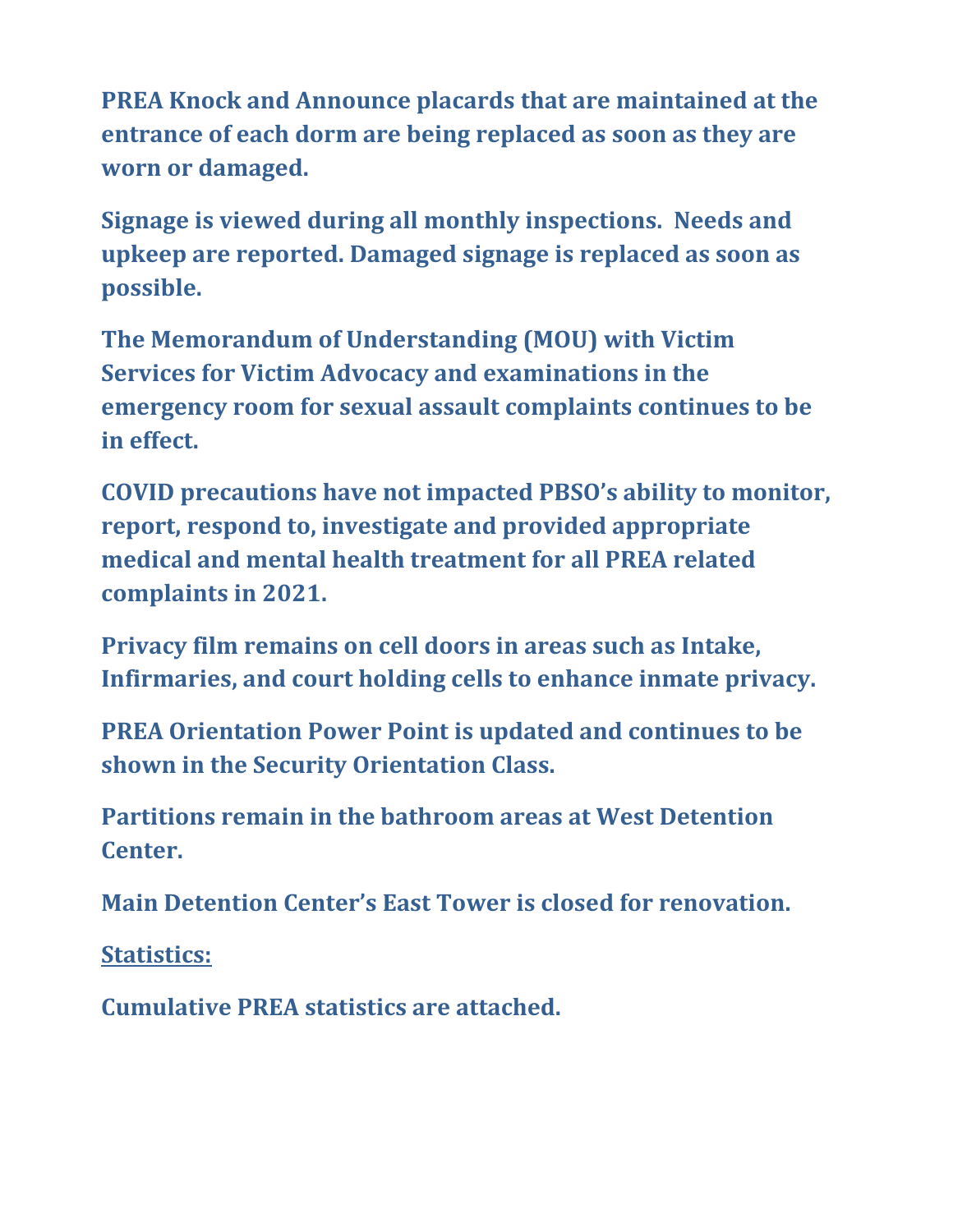#### **2021 PREA STATISTICS**

| <b>JANUARY</b>  | MDC | <b>WDC</b> | <b>JULY</b>     | <b>MDC</b> | WI             |
|-----------------|-----|------------|-----------------|------------|----------------|
| Cases           |     |            | Cases           |            | $\overline{2}$ |
| Unfounded       | ∍   |            | Unfounded       |            |                |
| Unsubstantiated |     |            | Unsubstantiated |            | $\theta$       |
| Substantiated   |     |            | Substantiated   |            | $\theta$       |
| Open            |     |            | Open            |            | $\theta$       |
| Not PREA        |     |            | Not PREA        |            | $\theta$       |
| Closed          |     |            | Closed/NA       |            | $\theta$       |

| <b>JULY</b>     | MDC | WDC |
|-----------------|-----|-----|
| Cases           |     | 2   |
| Unfounded       |     |     |
| Unsubstantiated |     |     |
| Substantiated   |     |     |
| Open            |     |     |
| Not PREA        |     |     |
| Closed/NA       |     |     |

| <b>FEBRUARY</b> | <b>MDC</b> | <b>WDC</b> | <b>AUGUST</b>            | <b>MDC</b> | <b>WDC</b> |
|-----------------|------------|------------|--------------------------|------------|------------|
|                 |            |            | Cases $(* 1 case, 2)$    |            |            |
| Cases           | 4          |            | accusations, 2 outcomes) | $2*$       |            |
| Unfounded       |            |            | Unfounded                | $2*$       |            |
| Unsubstantiated |            |            | Unsubstantiated          | $1*$       |            |
| Substantiated   |            |            | Substantiated            | 0          |            |
| Open            |            |            | Open                     | $\Omega$   |            |
| Not PREA        |            |            | <b>Not PREA</b>          | 0          |            |
| Closed          |            |            | Closed                   |            |            |

| <b>MARCH</b>    | MDC | <b>WDC</b> | <b>SEPTEMBER</b> | <b>MDC</b> | WĽ       |
|-----------------|-----|------------|------------------|------------|----------|
| Cases           | 6   |            | Cases            |            |          |
| Unfounded       |     |            | Unfounded        | 4          | $\theta$ |
| Unsubstantiated |     |            | Unsubstantiated  |            |          |
| Substantiated   |     |            | Substantiated    |            | $\theta$ |
| Open            |     |            | Open             |            | $\theta$ |
| Not PREA        |     |            | Not PREA         |            | $\theta$ |
| Closed          |     |            | Closed           |            | $\theta$ |

| <b>APRIL</b>    | MDC | <b>WDC</b> | <b>OCTOBER</b>  | <b>MDC</b> | <b>WDC</b> |
|-----------------|-----|------------|-----------------|------------|------------|
| Cases           |     |            | Cases           |            | 2          |
| Unfounded       |     |            | Unfounded       | 4          |            |
| Unsubstantiated |     |            | Unsubstantiated |            |            |
| Substantiated   |     |            | Substantiated   | 0          |            |
| Open            |     |            | Open            |            |            |
| Not PREA        |     |            | Not PREA        |            |            |
| Closed          |     |            | Closed          |            |            |

| <b>MAY</b>      | MDC | <b>WDC</b> | <b>NOVEMBER</b> | <b>MDC</b> | WI       |
|-----------------|-----|------------|-----------------|------------|----------|
| Cases           | 3   |            | Cases           | 11         | $\theta$ |
| Unfounded       | 3   |            | Unfounded       |            | $\theta$ |
| Unsubstantiated |     |            | Unsubstantiated |            | $\theta$ |
| Substantiated   |     |            | Substantiated   |            | $\theta$ |
| Open            |     |            | Open            |            | $\theta$ |
| Not PREA        |     |            | <b>Not PREA</b> |            | $\theta$ |
| Closed          |     |            | Closed          |            | $\theta$ |

| <b>AUGUST</b>            | <b>MDC</b> | WDC |
|--------------------------|------------|-----|
| Cases $(* 1 case, 2)$    |            |     |
| accusations, 2 outcomes) | $2*$       |     |
| Unfounded                | $2*$       |     |
| Unsubstantiated          | 1*         |     |
| Substantiated            |            |     |
| Open                     |            |     |
| Not PREA                 |            |     |
| Closed                   |            |     |

| <b>MARCH</b>    | MDC | WDC | <b>SEPTEMBER</b> | <b>MDC</b> | <b>WDC</b> |
|-----------------|-----|-----|------------------|------------|------------|
| Cases           | 6   |     | Cases            |            |            |
| Unfounded       |     |     | Unfounded        |            |            |
| Unsubstantiated |     |     | Unsubstantiated  |            |            |
| Substantiated   |     |     | Substantiated    |            |            |
| Open            |     |     | Open             |            |            |
| <b>Not PREA</b> |     |     | Not PREA         |            |            |
| Closed          |     |     | Closed           |            |            |

| <b>OCTOBER</b>  | MDC | WDC |
|-----------------|-----|-----|
| Cases           | 5   | 2   |
| Unfounded       |     |     |
| Unsubstantiated |     |     |
| Substantiated   |     |     |
| <b>Open</b>     |     |     |
| Not PREA        |     |     |
| Closed          |     |     |